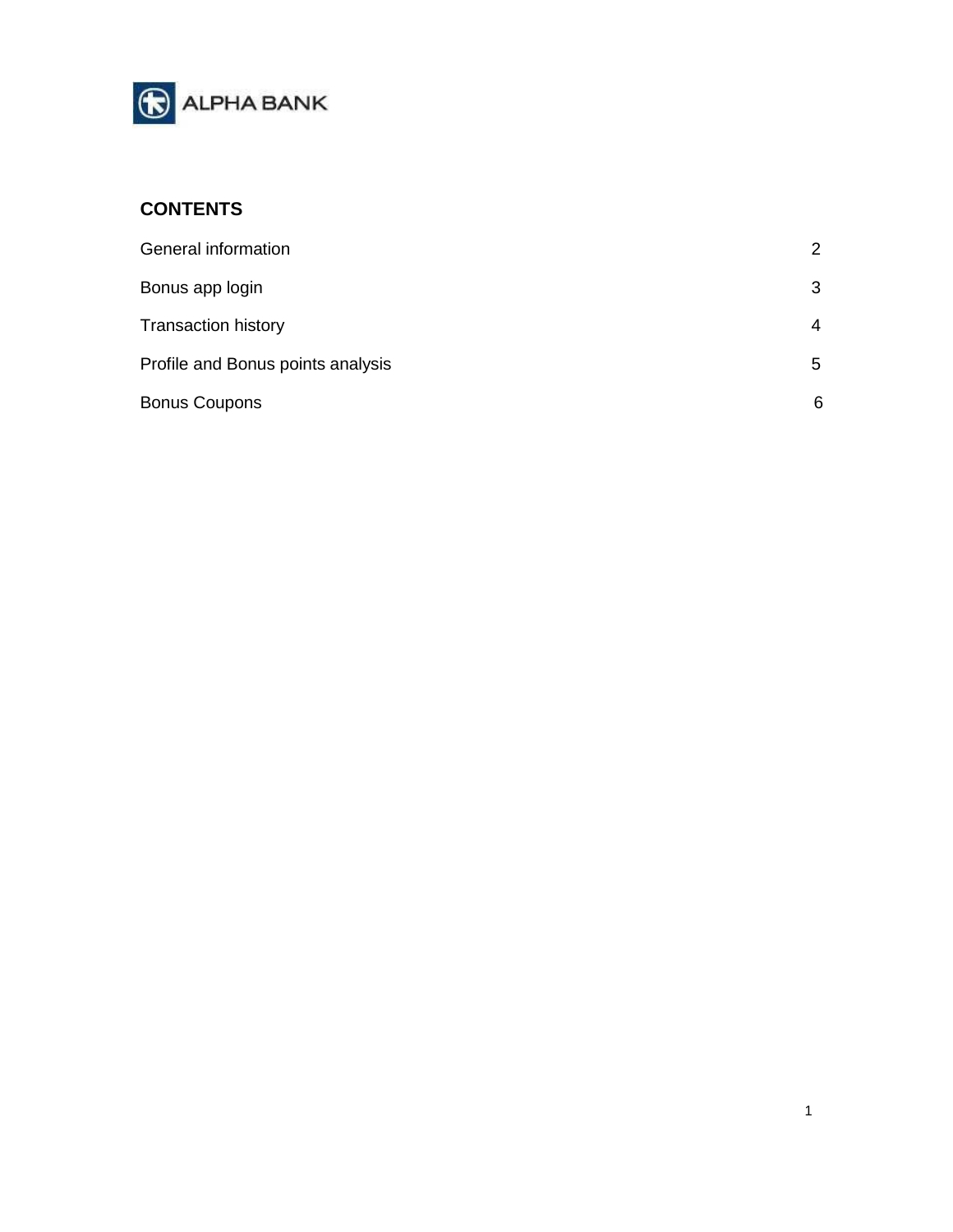

## <span id="page-1-0"></span>**General information**

### **What is the Bonus app?**

The Bonus app is the updated application for mobile phones of the Alpha Bank Bonus Program, which offers easy access to all offers for redeeming and earning Bonus points, personalized updates according to the interests and needs of the Customers, information about the Program's partners and details about the Customers' Bonus points.

### **Is there a charge for using the app?**

No, use of the app is free of charge.

### **What are the requirements for using the new app?**

- You must have a device that:
	- o runs Android operating system 5.1 or later and has built-in Near-Field Communication (NFC) circuit
	- o runs iOS version 10.0 or later.

### **I have an iOS device. Can I use the app?**

Yes, the app can be readily used.

### **I am registered with the Alpha Bank Web/Mobile Banking service. Can I use my login codes to access the new Bonus app?**

Yes, you can access the **new Bonus app** using either your **Alpha Web/Mobile Banking** login credentials or your Bonus card number and random digits from its PIN, which you will be requested to enter during the log in process.

### **Why should I use the new Bonus app?**

Because it is the fastest and easiest way to see the Bonus Program's offers and partner merchants, to receive personalized updates about the Program and to see your Bonus points at any moment, as well as a history of the points you have earned over a period of up to 12 months.

### **What are the capabilities of the new Bonus app?**

Suggestions about offers for earning and redeeming points, personalized content and list of offers, search for offers and Program partners, Bonus points balance, transaction history, Bonus points analysis, creation of a "favorites" list and definition of Dream Offers.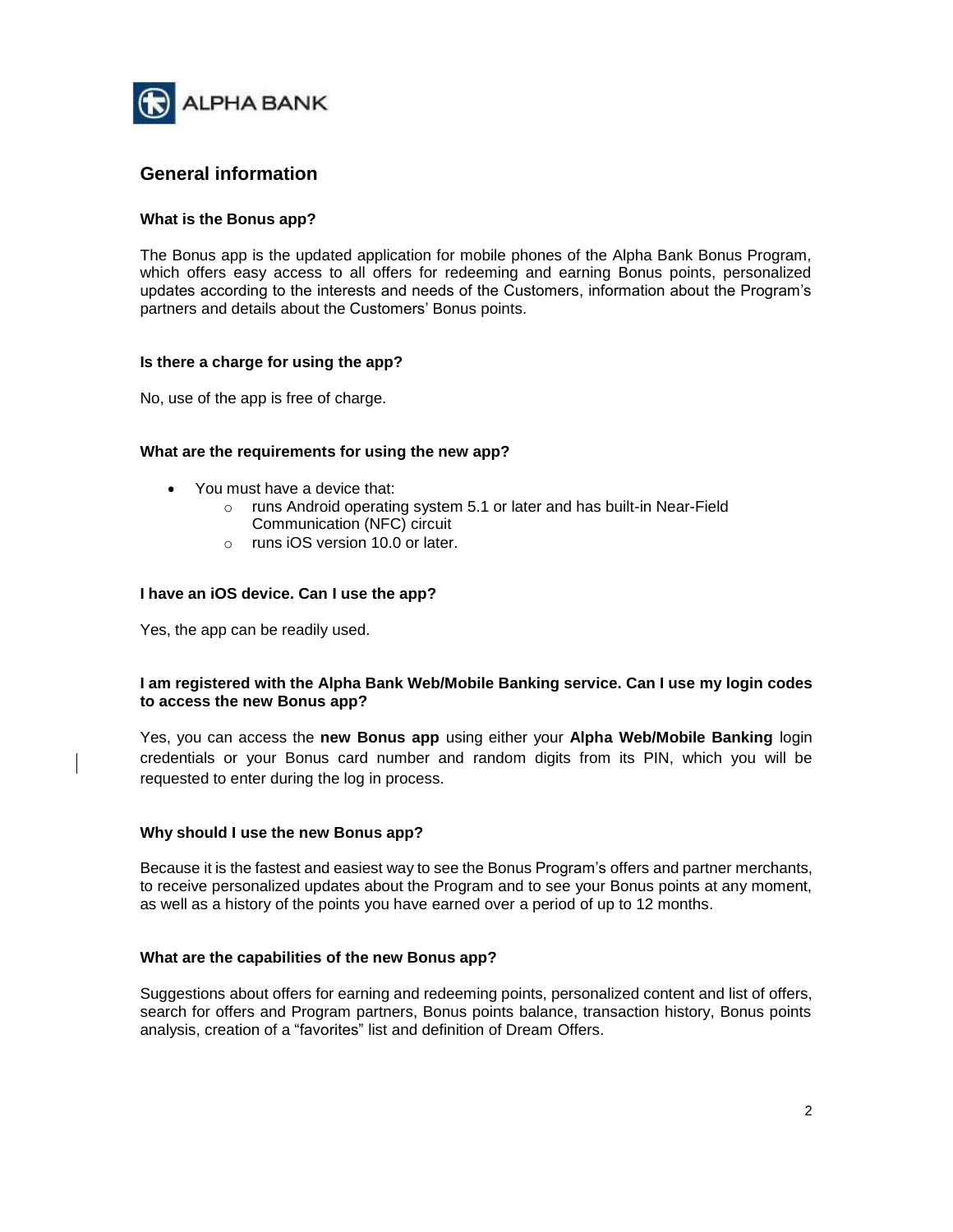

### **What is a Dream Offer?**

A Dream Offer is a Bonus points redemption offer you are interested in, but for which you do not yet have available the points required. By adding any offer to your "favorites", you can track your goal and see your progress in earning Bonus points.

### **What are the Hot Offers?**

Hot Offers are short-term offers that present opportunities for even greater benefits and are displayed with priority.

### **What benefits do I have as a user of the Bonus app?**

As a user of the new Bonus app, you are given the opportunity to directly track your points, to create personalized content and list of offers, as well as maps for searching for nearby stores and offers, access to Bonus app exclusive offers, Bonus points analysis and transaction history.

### <span id="page-2-0"></span>**Bonus app login**

### **What are the requirements for activating the service?**

- You must have a device that:
	- o runs Android operating system 5.1 or later and has built-in Near-Field Communication (NFC) circuit
	- o runs iOS version 10.0 or later.
- You must also have at least one activated Bonus card.

#### **How do I log in to the new app?**

You can access the **new Bonus app** using either your Bonus card number and two random digits from its PIN, which you will be requested to enter during the log in process, or your **Alpha Web/Mobile Banking** login credentials.

#### **Can I download the new Bonus app on more than one device?**

Yes, there is no limit to the number of devices on which the new Bonus app is used, as long as you log in using one of the aforementioned ways.

### **How can I log out of the app?**

To log out of the app, go to the User profile and press "Log out". If you wish to re-login, you will have to enter your personal details again from scratch. This feature completely deletes the user's profile.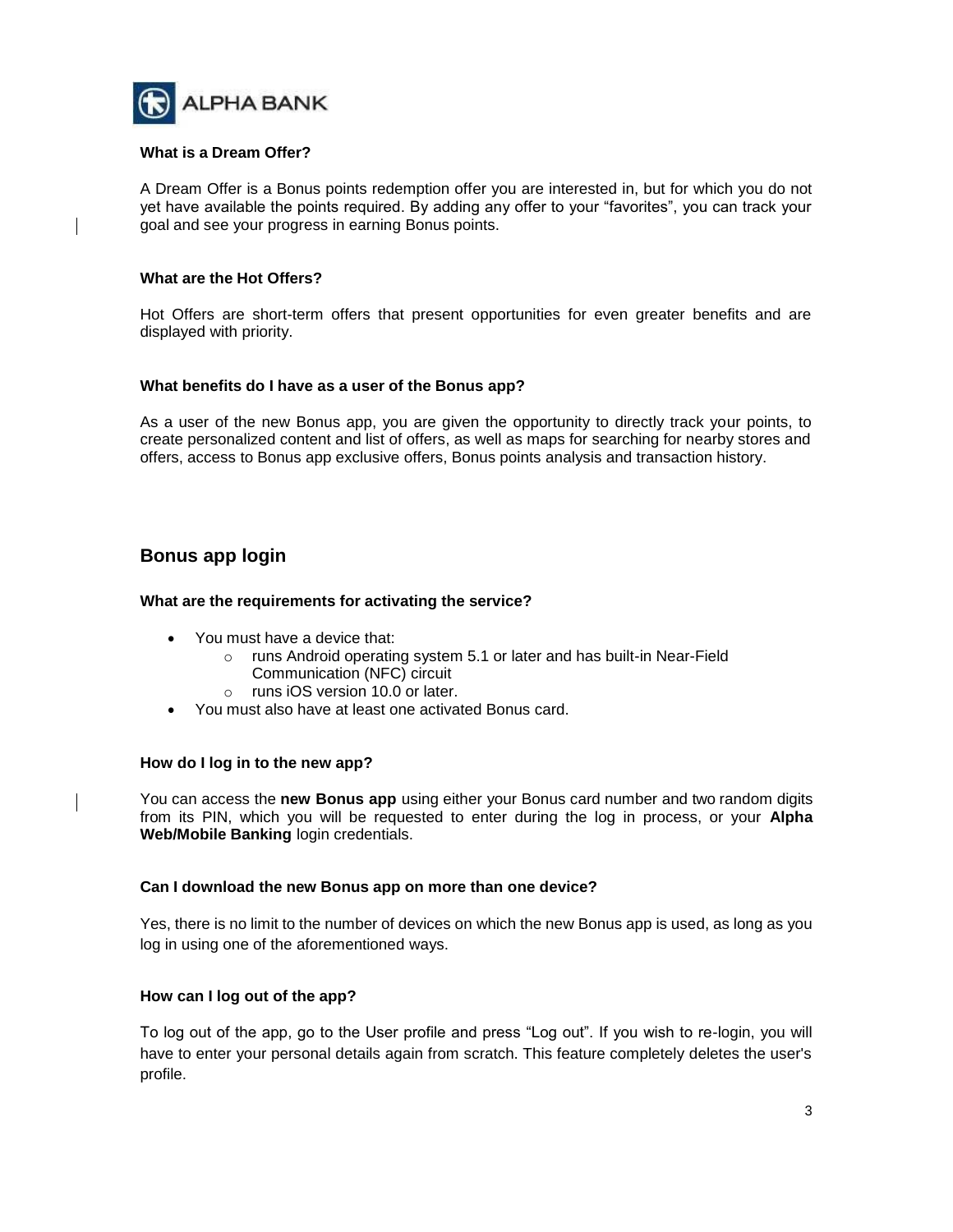

# <span id="page-3-0"></span>**Transaction history**

### **What can I see in the transaction history?**

You can see all transactions for which you have earned Bonus points, whether these concern purchases or any other product of the Bank, such as Term Deposits with Bonus, as well as all your redemption transactions.

### **What is the maximum number of transactions I can see?**

You can see all transactions in which you earned and redeemed Bonus Points over a period of up to 12 months prior to the current date.

### **Why some transactions are not immediately shown in the history?**

Transactions at merchants that do not participate in the Bonus program are shown in the transaction history within 48 hours of the execution of the transaction, with an entry date that is the date on which the transaction took place. The points earned from transactions at Bonus program partner merchants are shown immediately, at the time the transaction is made at the merchant's POS terminal.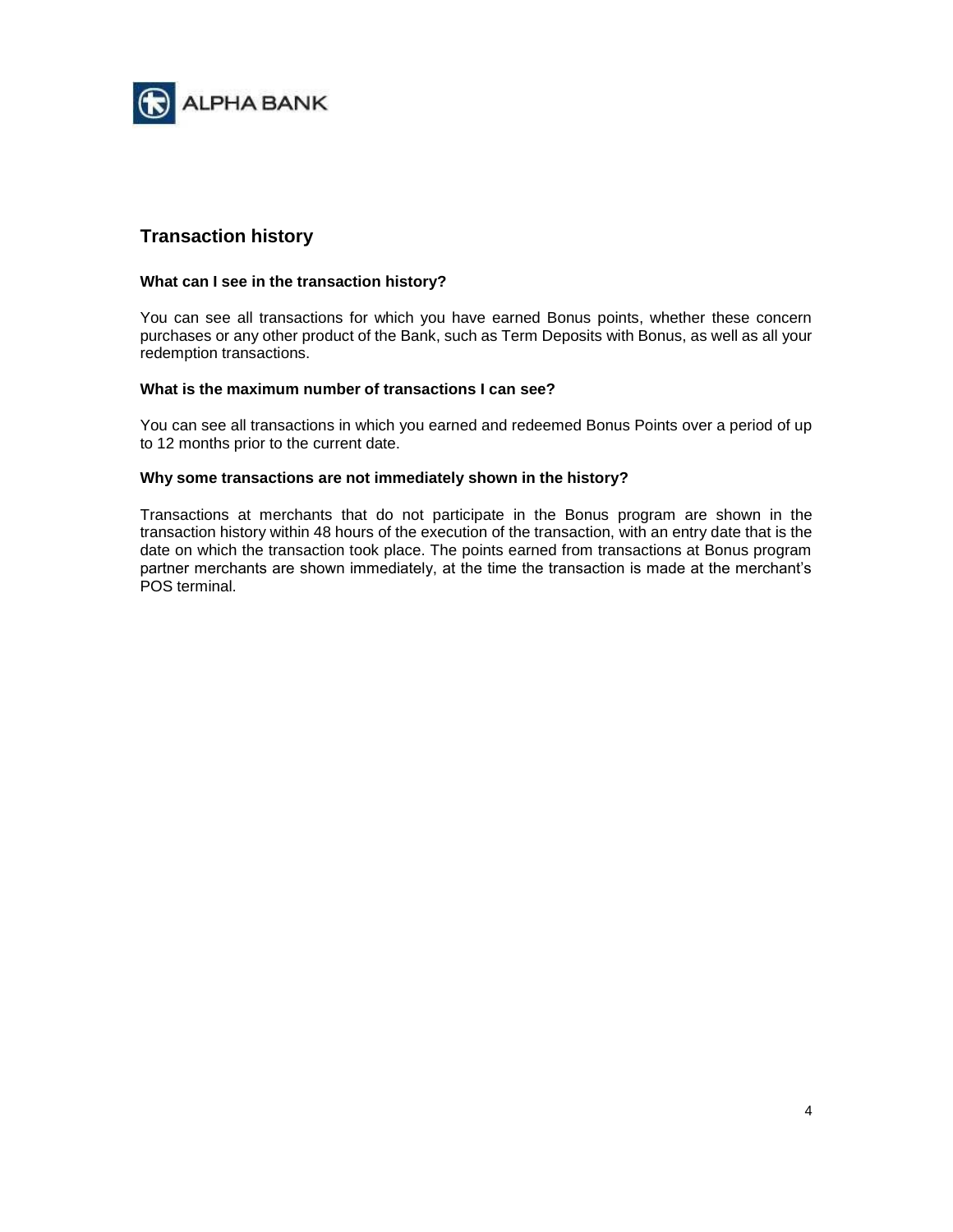

# <span id="page-4-0"></span>**Profile and Bonus points analysis**

### **What can I see in my profile?**

You can see at a glance the total available balance of your points, as well as whether any points are due to expire in the immediate future.

### **What is the Bonus points analysis?**

The Bonus points analysis allows you to see a summary of where you have earned and redeemed Bonus points expiring by category, by merchant and by transaction product. You can also see whether you have any points in the immediate future. In this way, your transaction profile is always at your disposal.

### **How can I transfer Bonus points?**

The transfer of points from one cardholder to another is possible via the new Bonus app in an easy and fast way. All you need to know is the number of the card to which you want the transfer to be made. By pressing the confirmation, button, the transfer of points takes place immediately.

### **What is the referral code?**

The referral code is a unique code which corresponds to your profile and which you can send via the app to your friends, so that they download the new Bonus app. By using the code, you receive 1,000 points for every successful referral. If the code is not entered by your friend, then the referral is not considered successful and you will not receive the 1,000 points.

### **New How can I manage Push Notifications?**

In your user profile, you can now manage the Push Notifications that you want to receive at any time in an easy and quick way, by enabling or disabling the corresponding option.

### **New Vodafone Bonus points redemption offer in MB**

With this Bonus app exclusive offer, you can redeem Bonus points online and get MB from Vodafone. The offer is valid for all Vodafone contract or prepaid mobile subscribers and you can use it as many times as you wish, with no limit as to the number of redemptions that you can make, as the MB will accumulate with each redemption.